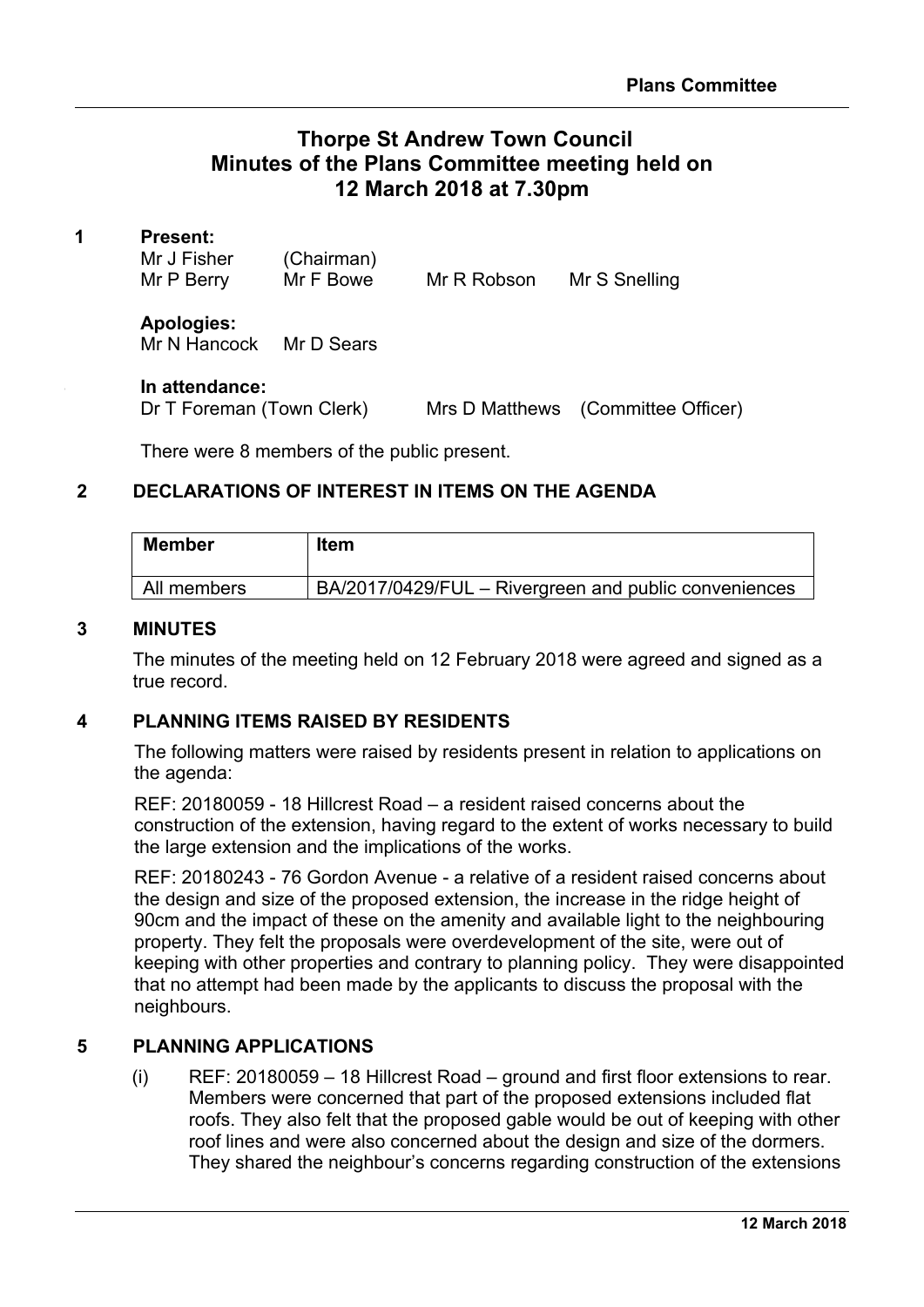and there was insufficient detail in the plans. For these reasons it was agreed to raise an **OBJECTION.**

- (ii) REF: 20180087 3 Belmore Close extension to rear and side, loft conversion to include dormer windows to front and rear and replacement garage. Members noted the reasons for the proposals and that modifications had been made to the plans to incorporate pitched roofs to the dormers at the front which was welcomed. They were however concerned about the size of the proposal, the increase in the overall footprint of the property, the design of some elements of the proposal, particularly the double flat roof dormer, and felt the proposals did not enhance the property. The proposal would have an impact on the adjoining property in terms of loss of privacy and light having regard to the size of the proposal and the substantial area of glazing. For these reasons it was agreed to raise an **OBJECTION**.
- (iii) REF: 20180243 76 Gordon Avenue single storey rear extension and loft conversion. Members noted that the proposal would increase the roof height by 90cm and felt the proposed roof line would be out of keeping with other properties in the area and have a negative impact on the street scene. They also felt the roof would be more acceptable with a hip roof rather than a gable end. It was also felt that the proposed extension was too large and would have a negative impact on neighbouring properties. For these reasons it was agreed to raise an **OBJECTION.**
- (iv) REF: 20180294 115 St Williams Way two storey rear extension and extend both east and west dormers. Members had no objections to the proposals in principal but did feel there was scope to improve/reconsider the design of the flat roof dormers. **NO OBJECTION** in principal but concerns raised about the design of the dormers**.**
- (v) REF: 20180193 Land north of Smee Lane NOTED.
- (vi) REF: 20180194 Land north of Smee Lane NOTED and welcomed the inclusion of self-build units as part of the proposals.

# **BROADS AUTHORITY**

BA/2017/0429/FUL – Rivergreen and public conveniences, Yarmouth Road - memorial garden and part change of use of public conveniences to office – NOTED. The Town Clerk reported that the Broads Authority had requested wooden shutters to the building instead of a metal rollup shutter which had been agreed. They had also asked for a path be installed on the green around the memorial but the Town Clerk was not inclined to support this request as part of the Town Council's application and had advised the Broads Authority accordingly.

BA/2017/0436/FUL – Rushcutters, 46 Yarmouth Road – rebuild wall to external area to match existing – NOTED.

# **ENFORCEMENT NOTICES – CONFIDENTIAL**

Members noted the update on confidential and non-confidential enforcement matters.